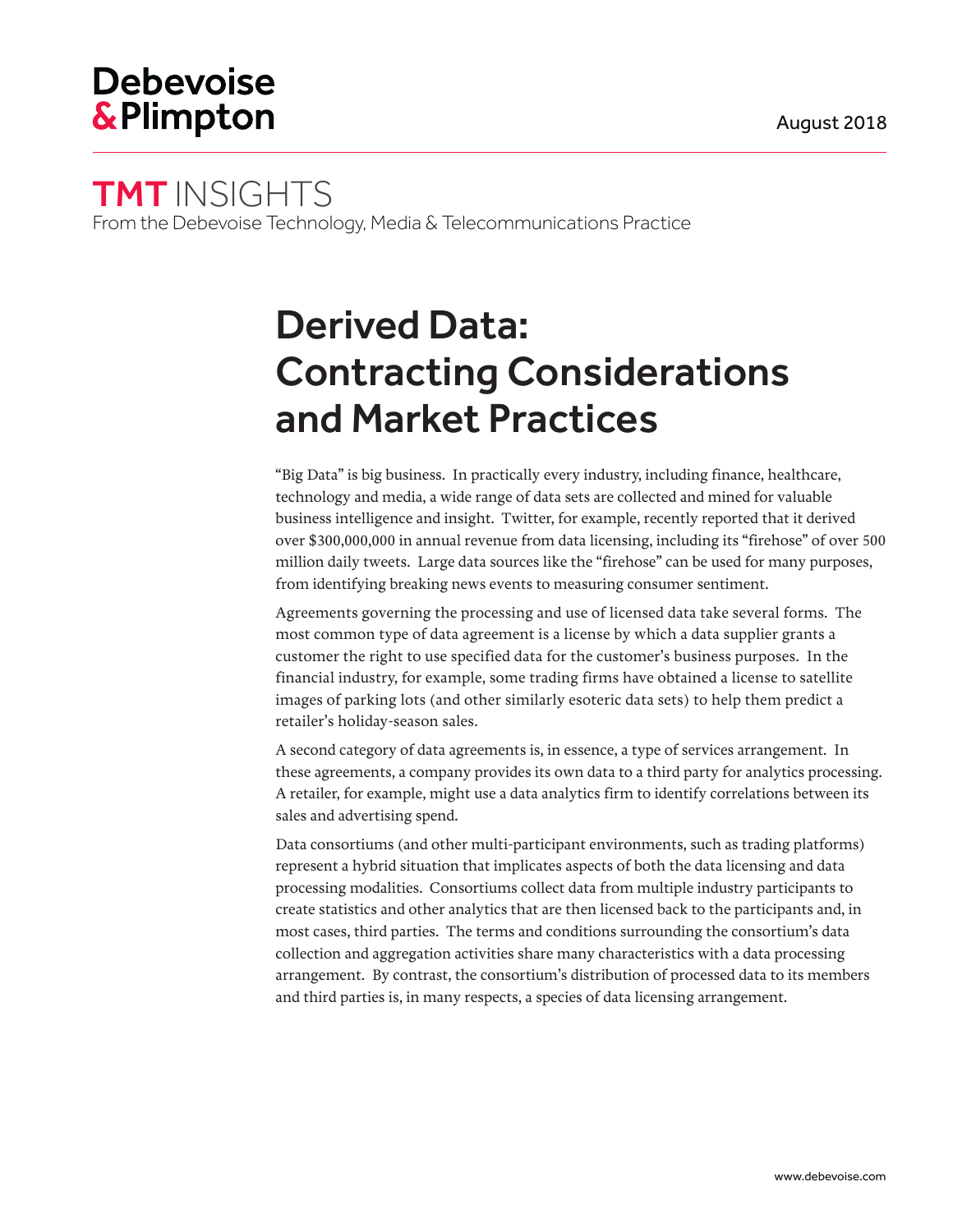### **Debevoise &Plimpton**

At the core of every data agreement are a number of key provisions that govern data ownership and use. Of particular interest, is the right to create and use "derived data," also known as "processed data" or "resultant data," *i.e.*, new data sets created from the original licensed data by aggregation, algorithmic manipulation or other processing.

In a standard data licensing context, the licensor's principal concern with a licensee's creation of derived data is that an ostensibly new data set may be similar enough to the original to serve as a substitute, and diminish the market, for the licensor's products. Licensors may also take the view that they should be entitled to capture all commercial value embodied in the data as a product, as distinct from any insights or other commercial value that the licensee can obtain from analyzing the data. To address these concerns, licensors may contractually limit a licensee's right to create and then use derived data, or even prohibit altogether the licensee's creation of derived data.

One way that licensors can address the potential substitutability of derived data for their products is by defining "derived data" as data from which the licensor's original data cannot be "reverse engineered." Alternatively, or in addition, the definition may more explicitly require that the new data set be sufficiently processed that it cannot serve as a commercial substitute for the original. Data that does not meet these thresholds remains the property of the licensor.

From the licensee's perspective, a principal focus in any data agreement should be that the definition and treatment of derived data sets is consistent with licensee's intended use. It is important for the licensee to have counsel that understands the commercial rationale for the transaction, including whether the client will be creating derived data and, if so, how the client intends to distribute or use this data. Counsel should then review the agreement (often a form served up by the data supplier) to ensure that it does not include provisions inconsistent with that commercial rationale.

The issues raised by derived data are somewhat different in the data processing modality. From the vendor's (*i.e.*, data processor's) perspective, an important value driver may be the right to aggregate the data of all its customers to create derived data that can be mined for industry insights and trends. The customer's (*i.e.*, the data supplier's) principal concern is ensuring that its proprietary data (and the know-how it embodies) is protected from disclosure and to avoid breaching confidentiality or other legal obligations it may have toward third parties. This can be done by anonymizing the data before supplying it to the vendor or by requiring that the vendor itself anonymize the data. The customer should propose standards for the vendor's use of customer data (*e.g.*, that a minimum number of other customers be included in the aggregation). It should also request an indemnity from the vendor, to protect it from liabilities resulting from vendor's use of the customer data in the aggregated data set. As a commercial point, the customer may also negotiate some nonmonetary consideration for contributing to the derived data set, such as free access to any resulting report that the data processor commercializes.